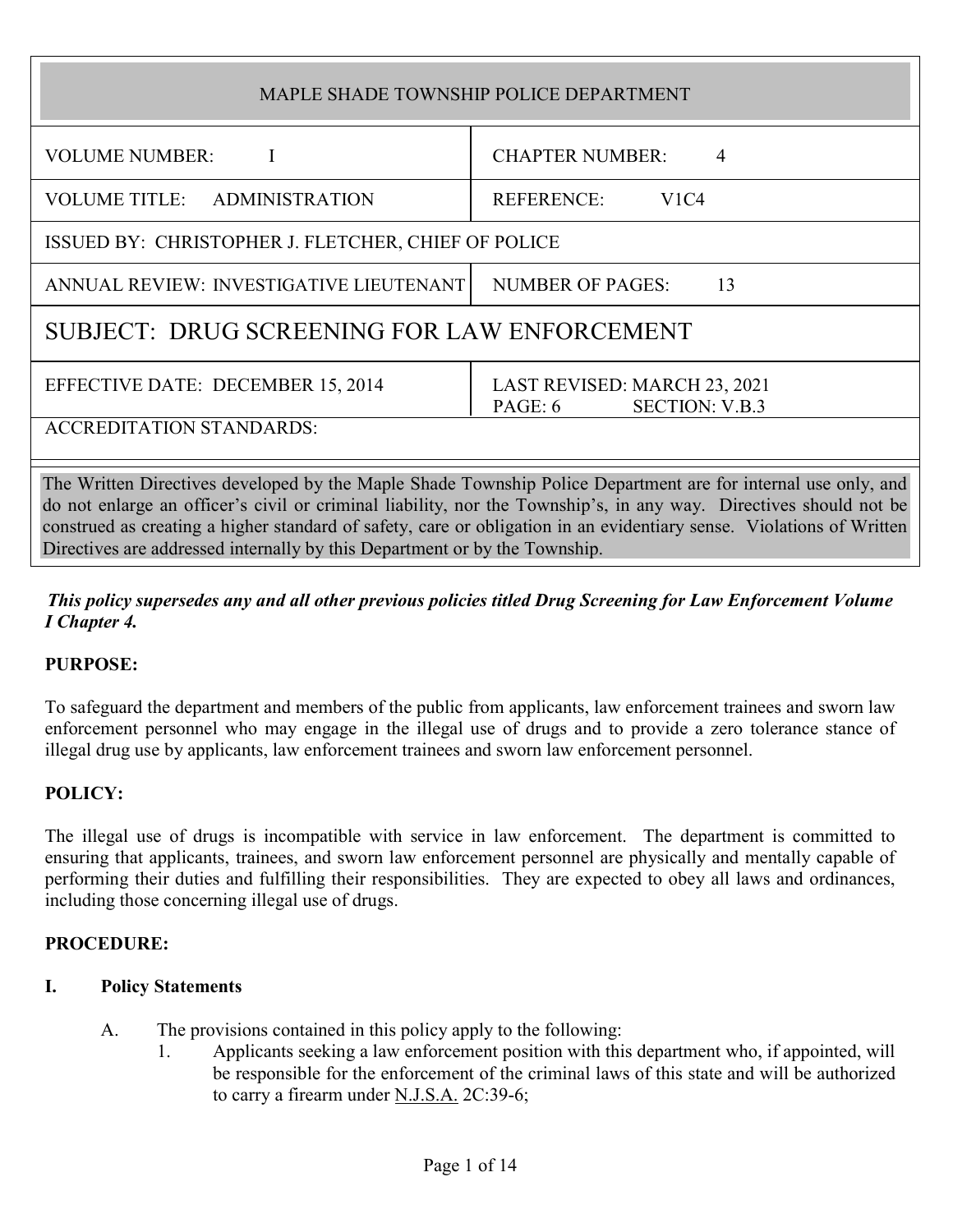- 2. Law enforcement officer trainees subject to the Police Training Act while they attend a mandatory basic training course; and
- 3. Sworn members of this department who are responsible for the enforcement of the criminal laws of this State, come under the jurisdiction of the Police Training Act and are authorized to carry a firearm under N.J.S.A. 2C:39-6.
- B. It is the policy of this department that sworn officers are subject to urine testing for illegal drug use as follows:
	- 1. When reasonable suspicion exists to believe that the officer is illegally using drugs, or
	- 2. When officers have been randomly selected to submit to a drug screen.
- C. It is the policy of this department that a negative test result is a continued condition of employment as a sworn officer. Any officer who tests positive for illegal drug use as specified below, or who refuses to submit to a drug test upon a lawful order, shall be subject to discipline, which shall include termination from this department, pursuant to the procedures set forth below.

### II. Employment Status

- A. Applicants for Position as a Law Enforcement Officer Testing
	- 1. During the background investigation of prospective applicants for a position as a sworn Law Enforcement Officer the applicant can be drug tested at any point during the preemployment process.
	- 2. In addition applicants for employment may be drug tested as many times as the Law Enforcement Agency deems necessary to ensure that the applicants are not engaged in the illegal use of drugs.
	- 3. This agency will comply with the Americans with Disabilities Act (ADA) during the preemployment process and will refrain from making any medical inquiries. Therefore the Medication Questionnaire (See Appendix C) should not be used during the application stage, unless a positive test result requires an explanation by the prospective employee. If an applicant tests positive for a narcotic not contained in a prescribed medication they will be subject to the consequences as described in section VIII.A of this policy.
- B. Law Enforcement Trainees
	- 1. Law enforcement trainees who are required to attend and successfully complete a mandatory basic training course approved by the Police Training Commission are subject to drug testing during their attendance at the academy. Trainees will be required to submit one (1) or more urine specimens for testing while they attend a mandatory basic training course. The drug testing of law enforcement trainees will be conducted by police academy staff under the rules and regulations adopted by the police training commission.
	- 2. Individual trainees shall also be required to submit a urine specimen for testing when there exists reasonable suspicion to believe that the trainee is illegally using drugs. A trainee shall be ordered to submit to a drug test based on reasonable suspicion only with the approval of the County Prosecutor, the Chief of Police of the trainee's agency, or the academy director.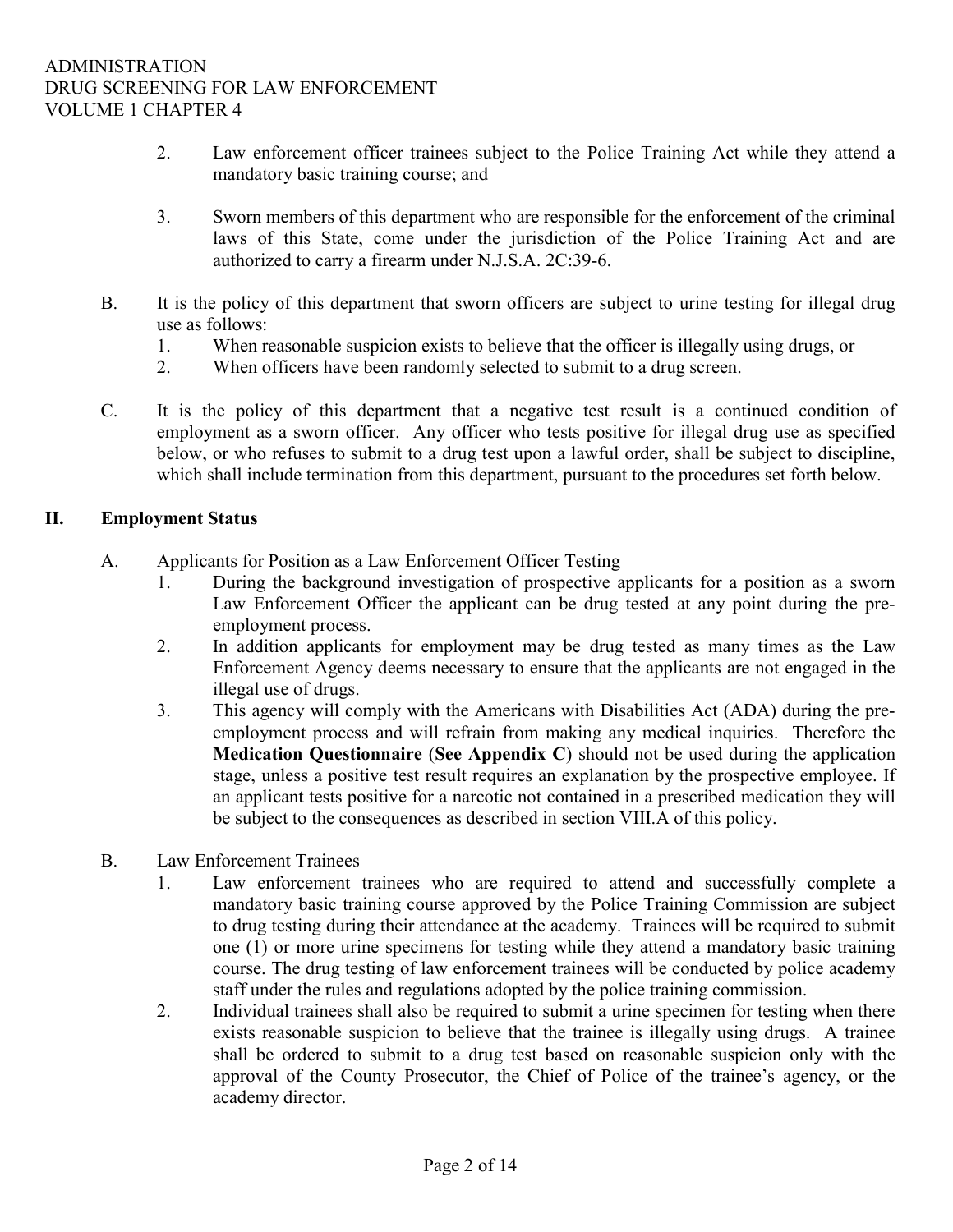- C. Sworn Law Enforcement Officer
	- 1. Sworn Law Enforcement shall be ordered to submit a urine specimen for testing when they have been randomly selected to submit to drug test. Random selection shall be defined as a method of selection in which each and every sworn member of the law enforcement agency, regardless of rank or assignment, has equal chance to be selected for drug testing each and every time a selection is conducted.
	- 2. Sworn law enforcement officers shall also be required to submit a urine specimen for testing when there exists reasonable suspicion to believe that the officer is illegally using drugs. An officer shall be ordered to submit to a drug test based on reasonable suspicion only with the approval of the County Prosecutor or the Chief of Police.

## III. Types of Testing

- A. Random Testing
	- 1. Random selection shall be defined as a method of selection in which each and every sworn officer of the department, regardless of rank or assignment, has an equal chance to be selected for drug testing each time a selection is conducted.
	- 2. The total number of officers to be selected each time a random test is conducted shall be less than the total number of sworn officers employed by the agency. AG Directive 2018- 02 requires a minimum of ten percent of the sworn officers within an agency be randomly tested each time.
	- 3. The random selection of sworn officers who will be subject to testing pursuant to this policy shall take place on dates during the calendar year as determined by the Chief of Police or his/her designee.
	- 4. The method of random selection shall be as follows:
		- a. The total number of random tests to be administered in a calendar year shall be equivalent to not less than 20% of the total number of sworn law enforcement officers in the department. The Chief of Police or his/her designee shall have the discretion to modify the total number beyond 20% of the officers to be randomly selected for testing, as well as the total number of testing dates in any given year. Testing shall occur a minimum of two (2) times per year.
		- b. Prior to the date chosen for a random selection of sworn law enforcement officers, the Chief of Police or his/her designee shall generate a list from the Employee Random Drug Testing module in the New World System in use by this department. In order to generate a random list, the total number of sworn law enforcement officers will be entered into the system. Thereafter the officers selected will be summoned to submit a urine sample in order, based on the number of officers selected.
	- 5. The Chief of Police or his/her designee, one representative from the collective bargaining unit and the Internal Affairs Supervisor shall serve as the official selection committee. The bargaining unit will be contacted prior to all random tests and invited to provide a representative to the selection committee. In the event that the bargaining unit does not wish to be represented on the selection committee, the Chief of Police or his/her designee may appoint any department member to that position. At no time will the selection committee consist of less than three (3) members.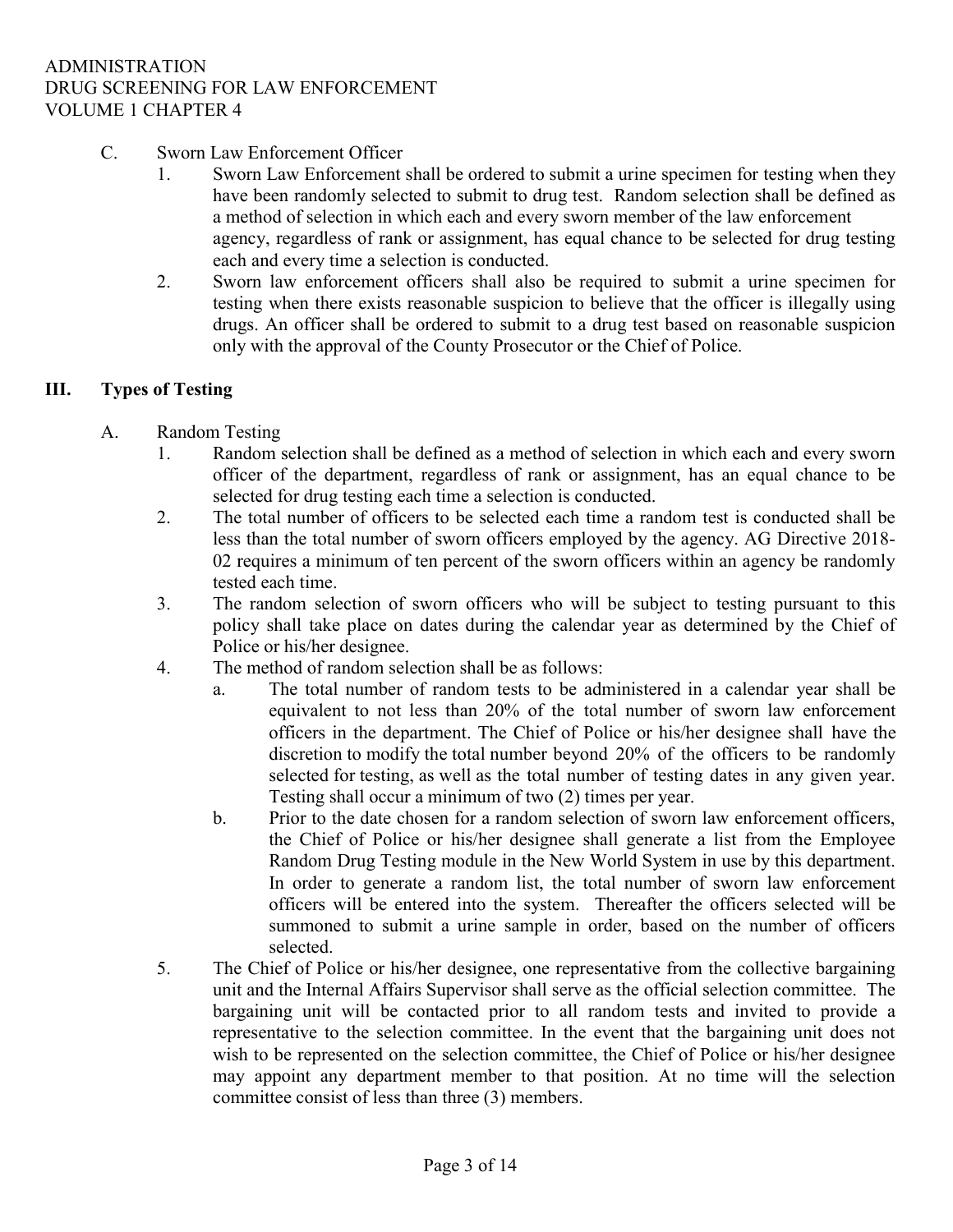- 6. Any member of the department who discloses the identity of a sworn officer selected for random drug testing or the fact that a random selection is scheduled to take place prior to the collection of urine specimens shall be subject to disciplinary action.
- B. Reasonable Suspicion
	- 1. Agencies must undertake drug testing when there is a reasonable suspicion to believe a law enforcement officer is engaged in the illegal use of controlled substances. Reasonable suspicion requires objective facts which, with inferences, would lead a reasonable person to conclude that drug related activity is taking or has taken place and that a particular individual is involved in that drug activity.
	- 2. Urine specimens shall be ordered from an officer when there exists reasonable suspicion that the officer is illegally using drugs.
	- 3. Upon a report from any source that an officer may be illegally using drugs, the Internal Affairs Commander and Chief of Police shall immediately be notified.
	- 4. Upon direction by the Chief of Police, the Internal Affairs Commander will initiate an investigation to establish whether a basis exists for reasonable suspicion of illegal drug use.
	- 5. The Internal Affairs Unit shall document their findings in a written report.
	- 6. The written report shall be submitted to the County Prosecutor or Chief of Police for a determination if reasonable suspicion exists that an officer has engaged in illegal drug use.
	- 7. If the County Prosecutor or Chief of Police determines that reasonable suspicion of illegal drug use exists, the officer shall be ordered to submit a urine sample for drug screening in accordance with the procedures listed below.
	- 8. Under emergency circumstances approval may be given for a reasonable suspicion test on the basis of a verbal report. In such a case, a written report shall be submitted to the Chief of Police or County Prosecutor not more than 72 hours after verbal approval.

## IV. Notification of Drug Testing Procedures

- A. Applicants:
	- 1. The background investigation packet utilized by this department to screen potential applicants for sworn law enforcement officer's position shall include a notice indicating candidates will be required to submit to a drug test by urinalysis.
		- a. The notice concerning drug testing shall inform applicants that a negative result is a condition of employment and that a positive result will result in:
			- The applicant being dropped from consideration for employment;
			- The applicant's name to be reported to the Central Drug Registry maintained by the Division of State Police; and
			- Pursuant to the Attorney General's Law Enforcement Drug Testing Policy, preclude the applicant from being considered for future law enforcement employment for a period of two years from the date of the drug test.
		- b. The notice shall also indicate that if the applicant is currently employed by another agency as a sworn law enforcement officer and the officer tests positive for illegal drug use, the officer's employing agency will be notified of the test result and the officer may be terminated from employment and permanently barred from future law enforcement employment in New Jersey.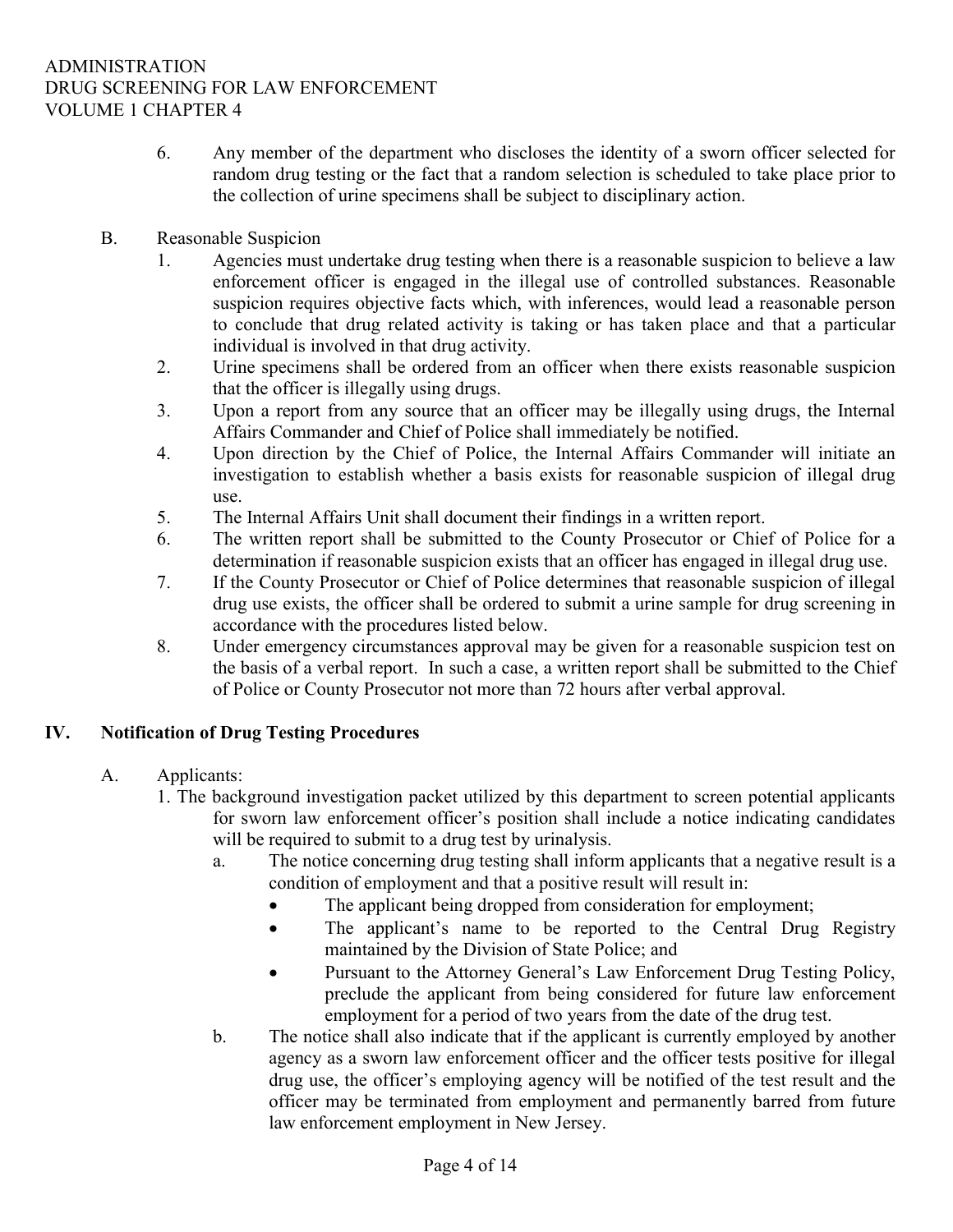- c. Applicants shall be further informed that their refusal to submit to a drug test shall result in their no longer being considered for law enforcement employment in New Jersey.
- d. Applicants for law enforcement positions will be required to sign an Applicant Notice and Acknowledgement Form (See Appendix A) that also outlines all of the information set forth above.
- B. Trainees:
	- 1. All newly appointed law enforcement officers shall be informed that drug testing is mandatory during basic training. Trainees shall also be informed that a negative test result is a condition of employment and that a positive result will result in:
		- a. Trainee being dismissed from basic training;
		- b. The trainee being dropped from consideration for employment; or will result in the trainee being terminated if already employed by the agency.
		- c. The trainee's name to be reported to the Central Drug Registry maintained by the Division of State Police; and
		- d. Pursuant to the Attorney General's Law Enforcement Drug Testing Policy, permanently bar the trainee from future law enforcement employment in New Jersey.
	- 2. Newly appointed officers shall be further informed that the refusal to submit to a drug test shall result in their dismissal from employment and a permanent ban from future law enforcement employment in New Jersey and inclusion of the trainee's name in the Central Drug Registry maintained by the division of the State Police.
- C. Sworn Law Enforcement Officers:
	- 1. As stated in the Maple Shade Police Department Rules and Regulations (Article VII Drug Abuse and Testing), Sworn Law Enforcement Officers will submit to a drug test when there is a reasonable suspicion to believe that the officer is illegally using drugs and the fact that they are subject to mandatory random drug testing.
	- 2. A negative test result is a condition of employment and a positive result will result in:
		- a. The officer's termination from employment;
		- b. Inclusion of the officer's name in the Central Drug Registry maintained by the Division of State Police; and
		- c. The officer being permanently barred from future law enforcement in New Jersey
	- 3. Officers who refuse to submit to a drug test based on reasonable suspicion or random drug testing after being lawfully ordered to do so are subject to the same penalties as those officers who test positive for the illegal use of drugs. Additionally, an officer who resigns or retires after receiving a lawful order to submit a urine specimen for drug testing and who does not provide the specimen shall be deemed to have refused to submit to the drug test.

### V. Specimen Acquisition Procedures

- A. Preliminary acquisition procedures:
	- 1. The Internal Affairs Supervisor will be responsible for the overall supervision of the collection of urine specimens unless otherwise specified by the Chief of Police or his/her designee.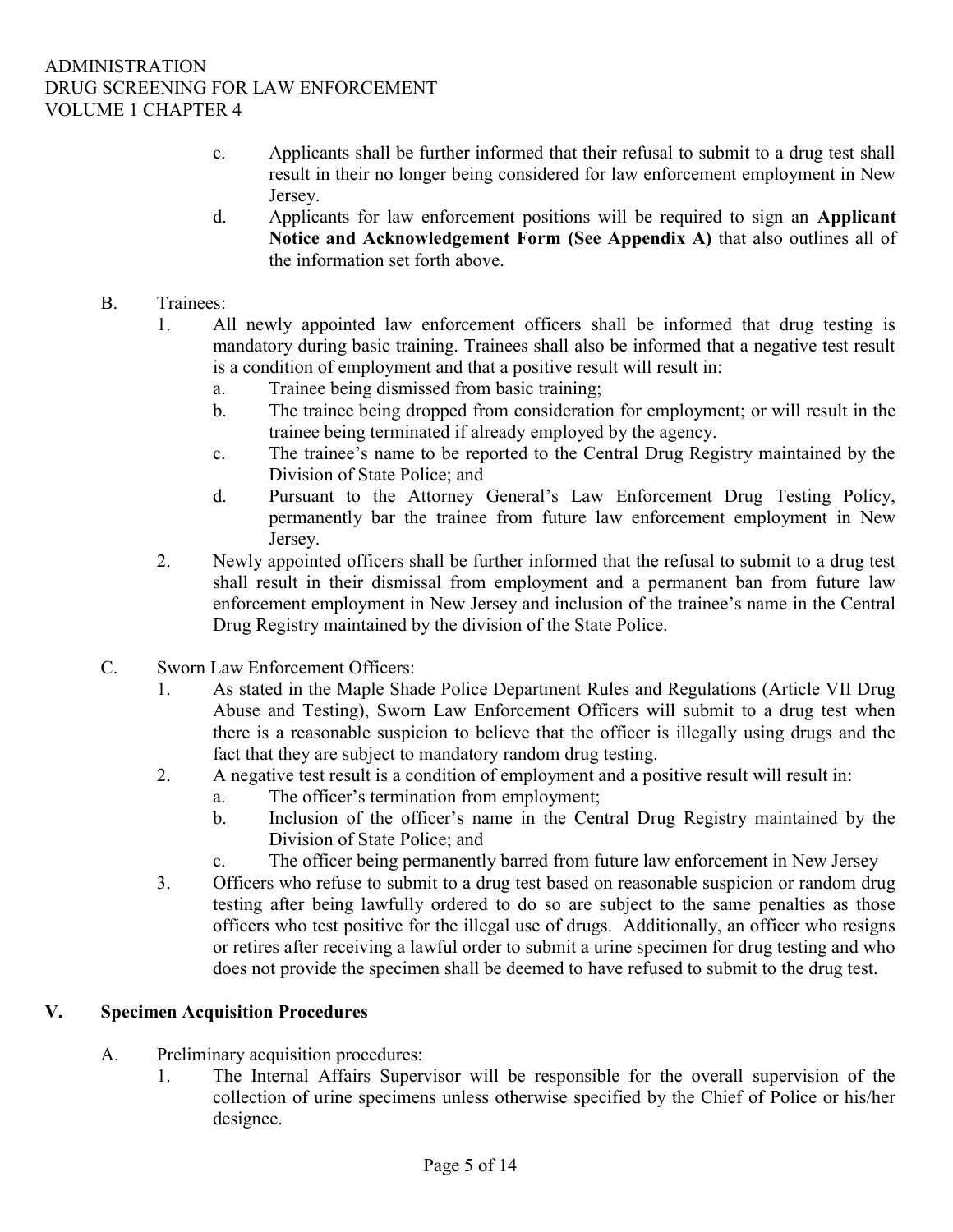- 2. The Internal Affairs Officer will act as an official monitor to oversee the specimen acquisition process unless otherwise specified by the Chief of Police or his/her designee due to a conflict.
- 3. The monitor shall always be of the same sex as the individual being tested. In the event there is no member of the same gender available from the agency collecting the specimens, the agency may request that a member of the same gender from another law enforcement agency serve as monitor of the process.
- 4. Prior to the submission of a specimen, an applicant for a law enforcement position shall execute the Applicant Notice and Acknowledgement Form (See Appendix A) consenting to the collection and analysis of their urine for illegal drugs. The applicant will also acknowledge that a negative result is a condition of employment and that a positive result will result in the consequences outlined in Section IV of this policy.
- 5. Prior to the submission of a urine specimen a sworn officer shall execute the Officer Notice and Acknowledgment Form (See Appendix F) advising the officer that a negative result is a condition of employment and that a positive result will result in the consequences outlined in section IV of this policy. The officer will further acknowledge that the refusal to participate in the test process carries the same penalties as testing positive.
- B. The monitor of the specimen acquisition process shall be responsible for:
	- 1. Ensuring that all documentation is fully and accurately completed by the individual submitting the specimen (the donor).
	- 2. Ensuring that the selected officers complete the Officer Notice and Acknowledgement Form (See Appendix F) and a Medication Questionnaire (See Appendix C) clearly describing all medications, both prescription and over-the-counter (non-prescription), ingested in the past 30 days, prior to any samples being taken. In addition, the monitor will ensure that the New Jersey State Toxicology Laboratory Law Enforcement Drug Testing (LEDT) – Forensic Urine Drug Testing Custody and Submission Form (See Appendix E) is properly completed and also travels with the Maple Shade Police Department Chain of Custody – Urine Samples Form (See Appendix D).
	- 3. Ensuring that the Medication Questionnaire (See Appendix C) is sealed in an envelope with the donor identification number written on the envelope.
	- 4. Collecting specimens in a manner that provides for individual privacy while ensuring the integrity of the specimen. The monitor shall accompany the officer into the designated lavatory and shall remain there until the specimen is provided and the bottles are placed in the designated refrigerator by the selected officer. In the absence of circumstances that indicate an attempt to adulterate or otherwise compromise the integrity of the specimen, the monitor shall not directly observe the officer filling the specimen bottle. If there is reason to believe that the subject officer will adulterate or otherwise compromise the integrity of the test process, the Chief of Police or his/her designee may direct the monitor to directly observe the officer filling the specimen bottle. The information that forms the basis of the belief shall be provided in a written report not more than 72 hours after the Chief of Police authorizes direct observation.
	- 5. Complying with the chain-of-custody procedures established for the collection or urine specimens and their subsequent submission to the New Jersey State Toxicology Laboratory for analysis.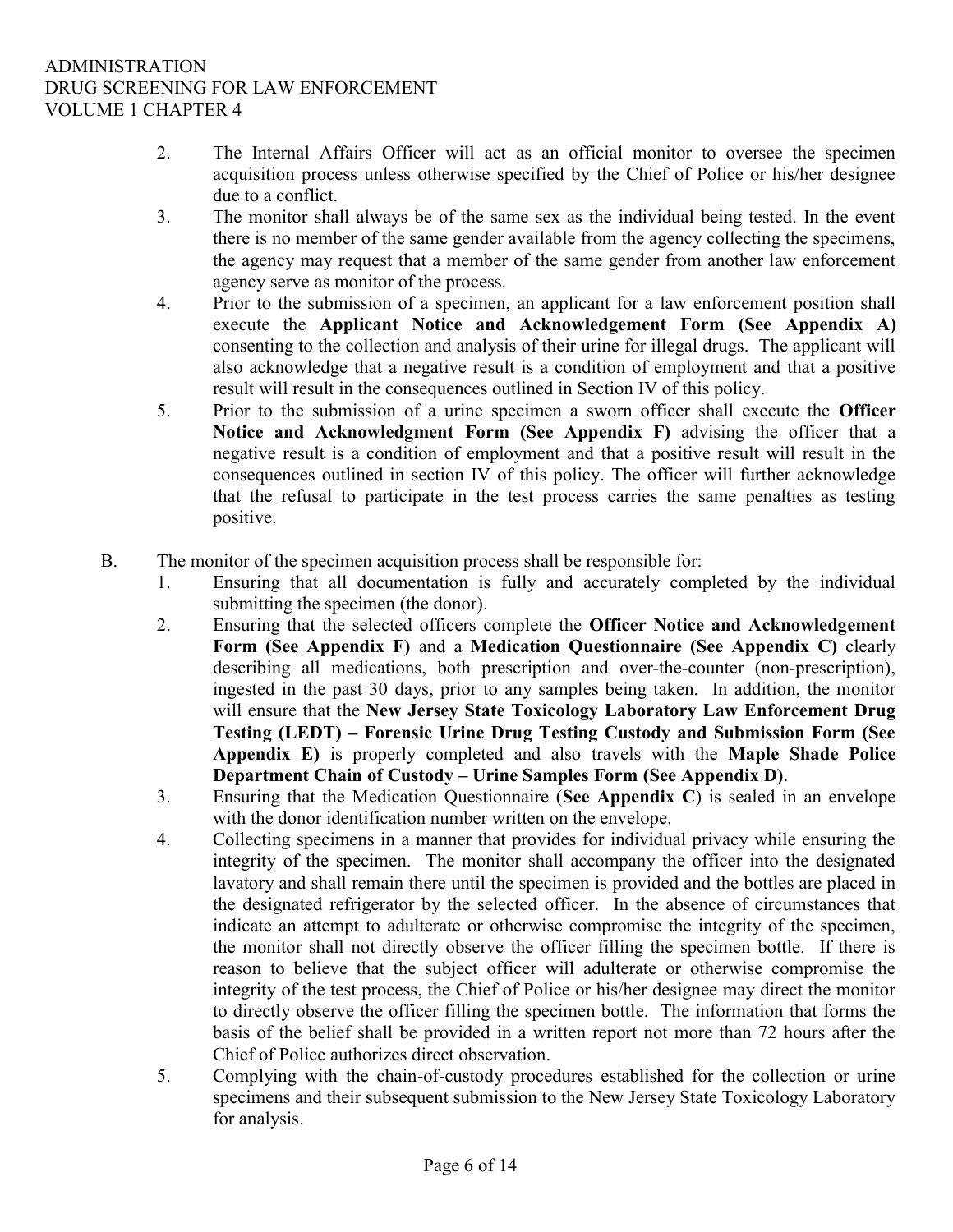- C. Urine Specimen Collection Procedure
	- 1. Individual specimens shall be identified by the use of donor identification numbers (Donor ID). At no time shall an individual's name appear on any form or specimen container sent to the New Jersey Toxicology Laboratory within the Division of Criminal Justice.
	- 2. Specimens shall be collected utilizing split collection kits supplied by the laboratory. Under no circumstances may a specimen be collected and submitted for analysis in a specimen container that has not been approved by the NJ State Medical Examiner Toxicology Laboratory.
	- 3. Unless otherwise noted, all steps must be completed by the donor in the presence of the monitor.
	- 4. The monitor completes the agency information, donor identification, and test information sections of the Forensic Urine Drug Testing Custody and Submission Form (CSF).
	- 5. The monitor allows the donor to select one NJ Medical Examiner State Toxicology Laboratory issued sealed split specimen collection kit.
	- 6. The donor unseals the split specimen collection kit, removes the specimen bag and specimen containers from the specimen collection container, and places all items on a clean surface.
		- a. The specimen containers shall be kept closed/unsealed at this time.
		- b. The specimen collection container and specimen containers should be kept within view of both the donor and the monitor.
	- 7. The monitor instructs the donor to void a specimen of at least 45 mL into the specimen collection container, to not flush the toilet, and return with the specimen container immediately after the specimen is produced.
	- 8. The monitor checks the specimen for adequate volume and the temperature indicator strip on the specimen container within 4 minutes.
		- a. A color change between 90° and 100°F indicates an acceptable specimen temperature. The monitor indicates if the temperature is acceptable by marking either the "Yes" or "No" box in the specimen collection section of the Forensic Urine Drug Testing Custody and Submission Form (CSF) (See Appendix E). If a temperature strip does not indicate the acceptable temperature, the monitor must consider the possibility that the officer attempted to tamper with the collection.
		- b. The monitor must follow the "shy bladder" procedure for donors that initially are unable to produce an adequate amount of urine (See Section D, "Shy Bladder" Procedure).
	- 9. The monitor instructs the donor to split the collected specimen into the specimen containers.
		- a. The donor opens both specimen containers and pours at least 30 mL of urine from the collection container in the primary specimen container and at least 15 mL of urine from the collection container in the secondary specimen container.
		- b. The donor secures both specimen containers by placing and securing the lids/caps on the specimen containers.
	- 10. The monitor instructs the donor to seal the specimen containers with tamper evidence seals from the Forensic Urine Drug Testing Custody and Submission Form (CSF).
		- a. The donor carefully removes the Bottle A Specimen Container Security Seal from the Forensic Urine Drug Testing Custody and Submission Form (CSF) and places it over the lid/cap and down the sides of the primary specimen container with the greater volume of urine (30 mL).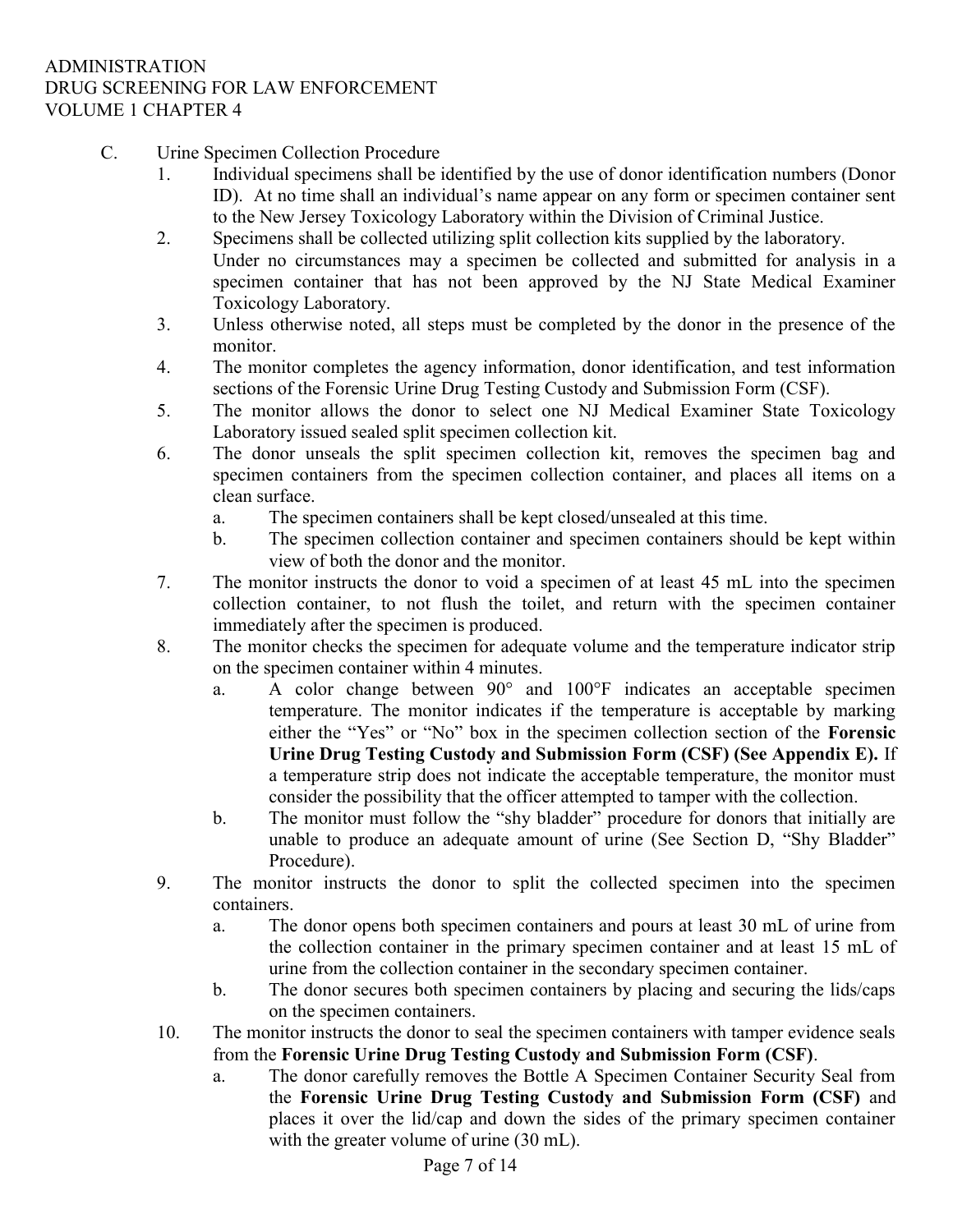- b. The donor carefully removes the Bottle B (SPLIT) Specimen Container Security Seal from the Forensic Urine Drug Testing Custody and Submission Form (CSF) and places it over the lid/cap and down the sides of the secondary specimen container with the lesser volume of urine (15 mL).
- c. After the seals are placed on the specimen containers, the donor writes the collection date and his or her initials in the space provided on the security seals to certify that the specimen containers contain the specimen that he or she provided.
- 11. The monitor prints his/her name, signs and dates the monitor/agency acknowledgement section of the Forensic Urine Drug Testing Custody and Submission Form (CSF).
- 12. The monitor instructs the donor to place both specimens in the front pouch of the specimen bag that contains the absorbent pad.
- 13. The monitor separates the white laboratory copy of the Forensic Urine Drug Testing Custody and Submission Form (CSF), folds it, and places it in the rear pouch of the specimen bag along with the sealed medication information sheet, if provided.
- 14. The monitor seals the specimen bag by removing the release liner from the flap and folding the blue adhesive flap to cover the cross hatch slit opening.
- 15. Any remaining urine and the specimen collection container may be discarded.
- 16. The monitor will take possession of the sealed specimen bag and ensure that it is delivered to the NJ State Medical Examiner Toxicology Laboratory in a timely manner (See Section V. Submission of Specimens for Analysis below). \*See Appendix G for Urine Specimen Collection Procedure Instructions with pictures.
- D. "Shy Bladder Procedure"
	- 1. When a donor initially produces an inadequate amount of urine, the monitor must take the following step:
		- a. Advise the donor to remain on the premises and under the supervision of the test monitor until the monitor is satisfied that the donor cannot produce a specimen.
		- b. While the donor is under supervision, allow the donor to drink up to 40 ounces of fluids (roughly about 3 average size water bottles) distributed reasonably over a period of up to 3 hours in an attempt to induce the production of a specimen.
		- c. Under no circumstances should multiple voids be combined to produce an adequate sample.
	- 2. If the donor remains unable to provide a specimen after a reasonable period of time, the monitor may have the donor examined by a doctor to determine whether the inability to produce a specimen was the result of a medical or physical infirmity or constituted a refusal to cooperate with the drug testing process.
- E. Split Specimen
	- 1. A donor whose specimen tested positive may only challenge the positive test result by having the second specimen independently tested. The first specimen will not be retested.
	- 2. The split specimen will be maintained at the State Toxicology Laboratory for a minimum of one year following the receipt of a positive drug test result from the laboratory by the submitting agency.
	- 3. The split specimen will be released by the New Jersey State Toxicology Lab under the following circumstances:
		- a. The agency is notified by the State Toxicology Laboratory that the first specimen tested positive for a controlled substance;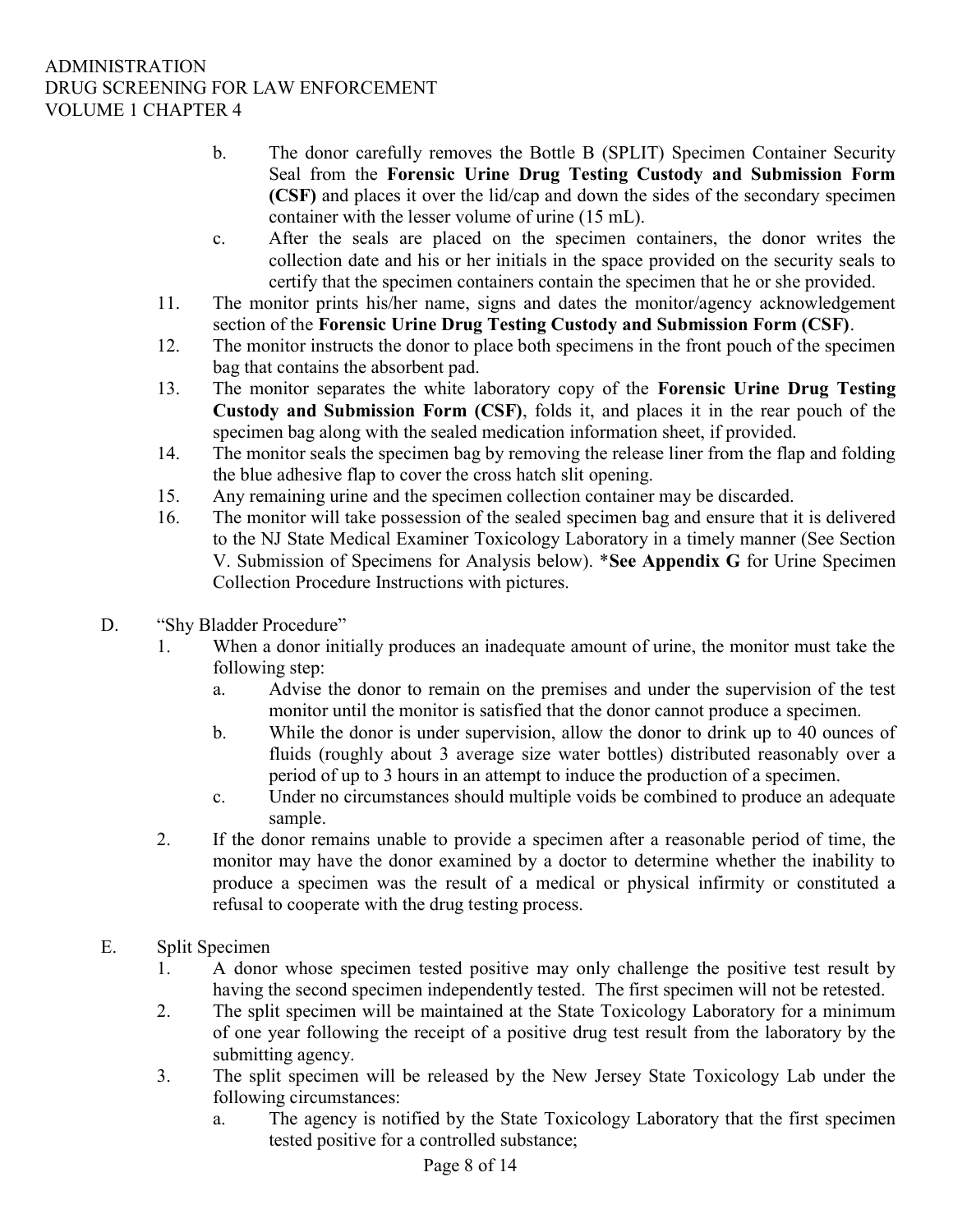- b. The agency notifies the donor that the first specimen tested positive for a controlled substance; and
- c. The agency is informed by the donor whose specimen tested positive that he / she wishes to challenge the positive test result.
- 4. A representative of the second test laboratory may, in person, take possession of the second sample in accordance with accepted chain of custody procedures or the sample may be sent to the second test laboratory by commercial courier also following accepted chain of custody procedures.
- 5. Following testing of the split specimen, the independent laboratory will report the result of the split specimen drug test to the donor, to the submitting agency, and to the medical review officer.

## VI. Submission to the New Jersey State Toxicology Laboratory

- A. The NJ State Medical Examiner Toxicology Laboratory is the only facility approved for the analysis of law enforcement drug tests conducted under the Law Enforcement Drug Testing Policy. Law enforcement agencies are not permitted to use any other facility or laboratory for the purpose of analyzing urine specimens for illegal drug use by law enforcement officers.
- B. Urine specimens should be submitted to the Laboratory as soon as possible after their collection. In the event specimens cannot be submitted to the Laboratory within one working day of collection, the law enforcement agency shall store the specimens in a controlled access refrigerated storage area until submission to the Laboratory (See Appendix E).
- C. Specimens may be submitted to the Laboratory by commercial courier using "next day delivery" or in person (appointments only).
- D. The Laboratory will inspect all documentation to ensure that it has been properly completed. Failure to include the appropriate documentation with each submission will cause the Laboratory to delay conducting an analysis of the specimen or specimens until the missing documentation is submitted.
- E. In addition to ensuring that the appropriate documentation has been completed and submitted for each specimen, the Laboratory shall inspect each specimen for damage and evidence of tampering.
	- 1. The Laboratory may reject any specimen it has reason to believe has been tampered with or is damaged; and
	- 2. Notify the submitting agency in writing with the reason for rejection clearly stated.

# VII. Analysis of Specimens

- A. The analysis of the first specimen shall be done in accordance with currently accepted procedures adopted by the Laboratory. These procedures shall include but not be limited to security of the test specimens, chain of custody, initial screening and confirmation testing, parent drug and metabolite cut-off levels and the issuance of final reports. In addition to the controlled substances listed below, every Law Enforcement Executive may request that specimens be analyzed for the presence of steroids.
	- 1. The laboratory's drug testing procedure will screen specimens for the following controlled substances: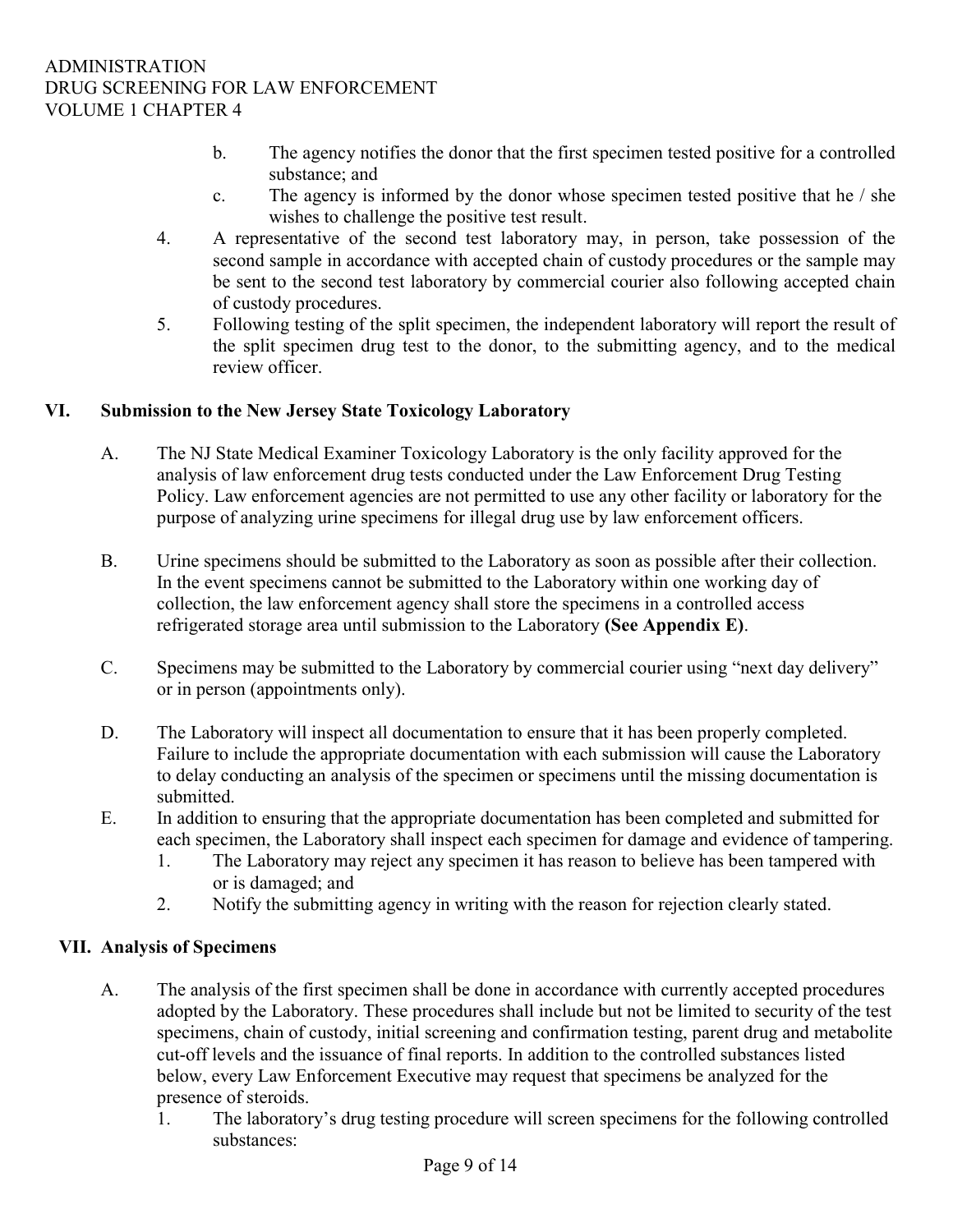- **Amphetamines**
- Barbiturates
- **Benzodiazepines**
- Cocaine
- Marijuana
- Methadone
- Opiates
- Oxycodone / Oxymorphone
- Phencyclidine
- 2. The State Toxicology Laboratory utilizes a two stage procedure to analyze specimens.
	- a. In the first stage, all specimens will undergo an initial screening. The initial screening determines whether one or more of the nine substances listed and / or their metabolites are present at or above a designated cutoff. All presumptive positive specimens will undergo a second and more specific type of testing
	- b. The second type of testing will employ mass spectrometry detection for the definitive identification and quantitation of drugs and/or metabolites presumptively identified by the initial screen.
- 3. When a specimen tests positive at both the initial stage and the second stage, a medical review officer assigned to the State Toxicology Laboratory will review the test results together with the medication information form submitted for the specimen. The medical review officer will seek to determine whether any of the substances listed on the form would explain the positive test result. The medical review officer may direct the agency that collected the sample to obtain further information from the individual being tested concerning the medications listed on the Medication Questionnaire. The medical review officer will then issue a report indicating whether or not the sample tested positive due to a listed medication on the Medication Questionnaire.
- 4. Applicants for law enforcement employment are not required to submit a drug testing Medication Questionnaire with their specimen. Therefore, if an applicant tests positive, the law enforcement agency, following notification from the State Toxicology Laboratory, must have the candidate complete the drug testing Medication Questionnaire. Once the form has been completed, the agency is responsible for transmitting the form to the laboratory. A review of the form will be conducted by the medical review officer as outlined above.
- 5. In addition to the testing outlined above, specimens submitted to the State Toxicology Laboratory may be tested for additional substances at the request of the law enforcement agency submitting the specimen. The State Toxicology Laboratory has the ability through its own facilities, as well as facilities employed as references laboratories, to arrange drug testing for steroid abuse, as well as other currently abused chemicals.

## VIII. Drug Test Results

A. The New Jersey State Toxicology Laboratory will provide written test results for every specimen submitted for analysis. All efforts will be made to deliver these reports within 15 working days of the submission.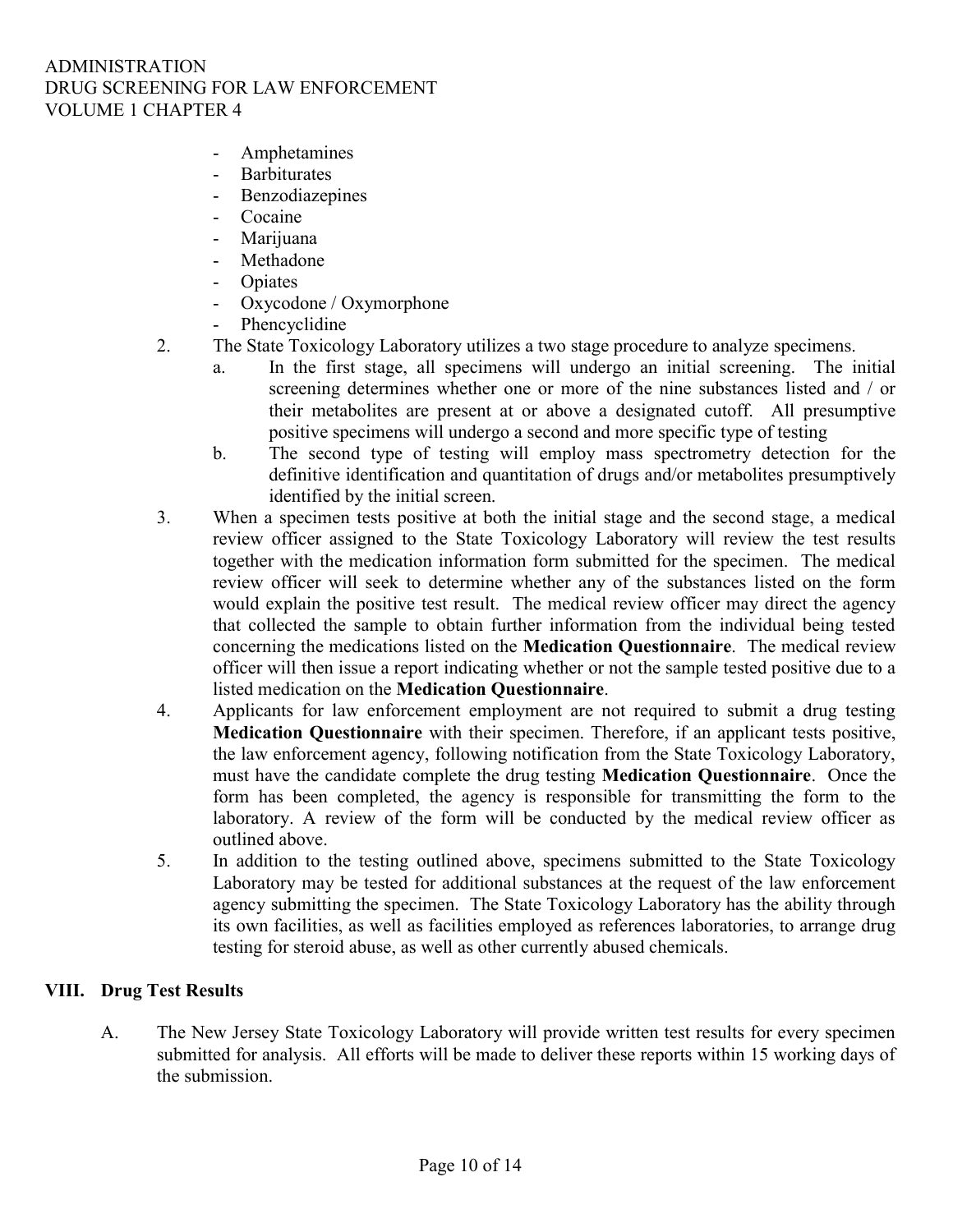- B. In some cases, the New Jersey State Toxicology Laboratory will report that a specimen tested positive for a particular substance and that the information on the Medication Questionnaire explains the test result. At this point the agency will verify that the donor had a valid prescription for the drug causing the positive test. Officers who do not have a valid prescription will be subject to disciplinary action including termination by the agency. See Section VIII below for additional.
- C. Under no circumstances will the State Toxicology Laboratory provide law enforcement agencies with verbal reports of drug test results. In addition, no individual or agency may ask the Laboratory to conduct a second analysis of a specimen that has already been analyzed.

### IX. Consequences of a Positive Test Result

- A. Applicants
	- 1. Any applicant who tests positive for illegal drug use shall:
		- a. Result in the applicant being immediately suspended from consideration for employment by the agency;
		- b. Cause the applicant's name to be forwarded to the Central Drug Registry maintained by the Division of State Police (See Appendix B); and
		- c. Pursuant to the Attorney General's Law Enforcement Drug Testing Policy the applicant shall be precluded from consideration for future law enforcement employment by any law enforcement agency in New Jersey for a period of two (2) years from the date of the drug test.
	- 2. If the applicant is currently employed by another agency as a sworn law enforcement officer, and the applicant tests positive for illegal drug use, the applicant's current employing agency shall be notified of the positive test result in writing by the Chief of Police or his/her designee.
- B. Trainees
	- 1. Any trainee who tests positive for illegal drug use, subject to the rules adopted by the Police Training Commission shall:
		- a. Result in the trainee being immediately dismissed from basic training subject to rules adopted by the Police Training Commission and the trainee will be suspended without pay from employment with this agency;
		- b. Result in the trainee being terminated from employment with this agency, upon final disciplinary action;
		- c. Cause the trainee's name to be forwarded to the Central Drug Registry maintained by the Division of State Police (See Appendix B); and
		- d. Pursuant to the Attorney General's Law Enforcement Drug Testing Policy, the trainee shall permanently barred from future law enforcement employment in New Jersey.
- C. Sworn Law Enforcement Officers
	- 1. Any officer who tests positive for illegal drug use shall be immediately suspended without pay from all duties pending a hearing.
	- 2. Upon receiving a positive test result, the Chief of Police or his/her designee shall immediately move forward in the administrative procedures as set forth below.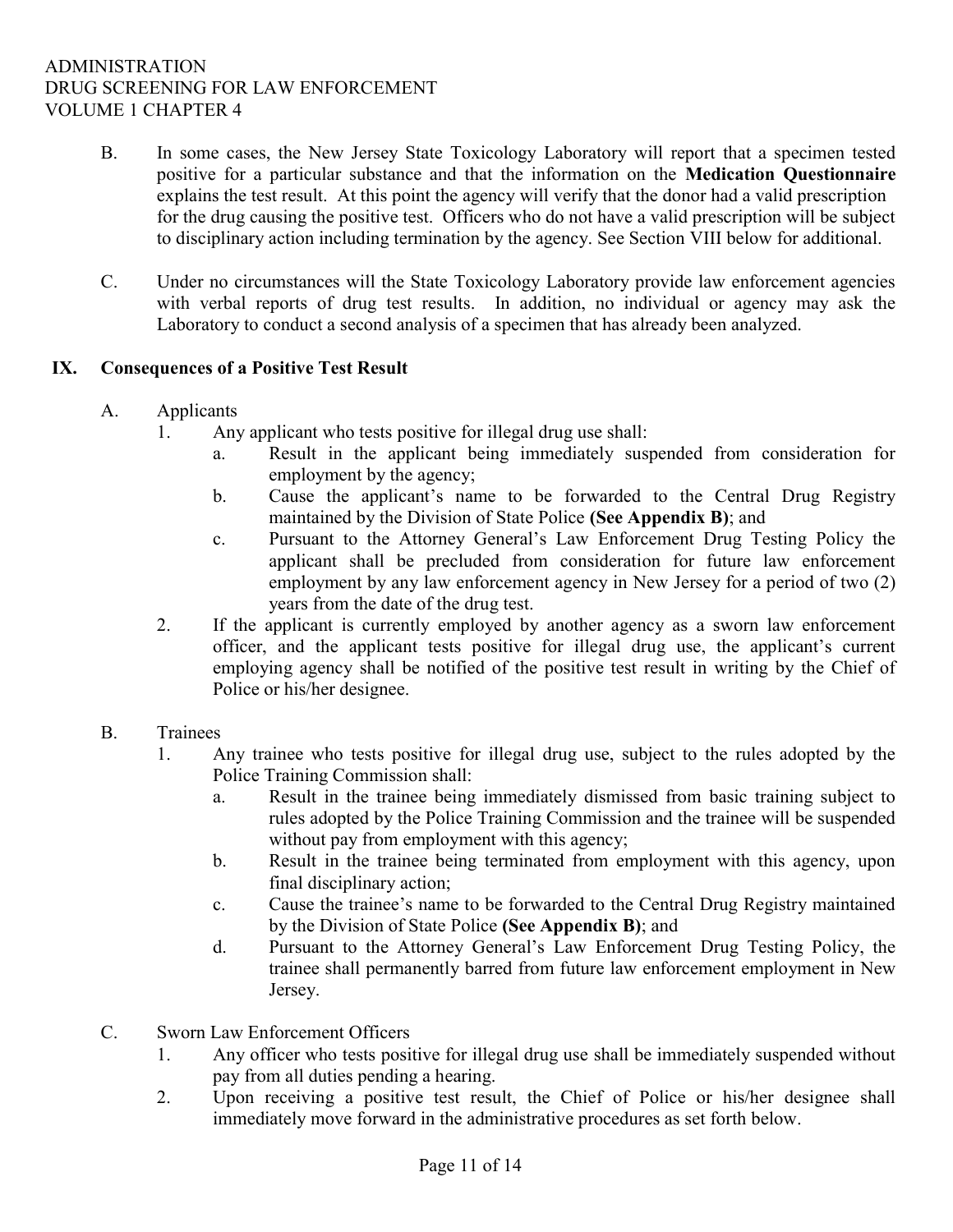- a. During the Administrative Hearing, the police officer will have the opportunity to respond to the charges.
	- Upon conclusion of the Administrative Hearing, if the police officer is found to have violated the policies outlined in this policy, the following will occur:
		- o The police officer shall be terminated from employment as a member of this police department;
		- o The officer's name will be forwarded to the Central Drug Registry maintained by the Division of State Police (See Appendix B); and
		- o Pursuant to the Attorney General's Guidelines Law Enforcement Drug Testing Policy, the officer shall be permanently barred from future law enforcement employment in New Jersey.

### X. Consequences of a Refusal to Submit to a Drug Test

- A. Applicants who refuse to submit to a drug test during the pre-employment process shall be immediately removed from consideration for law enforcement employment and barred 14 from consideration for future law enforcement employment for period of two years from the date of the refusal. In addition, the appointing authority shall forward the applicant's name to the Central Drug Registry and note that the individual refused to submit to a drug test.
- B. Trainees who refuse to submit to a drug test during basic training shall be immediately removed from the academy and immediately suspended from employment. Upon a finding that the trainee did in fact refuse to submit a sample, the trainee shall be terminated from law enforcement employment and permanently barred from future law enforcement employment in New Jersey. In addition, the appointing authority shall forward the trainee's name to the Central Drug Registry and note that the individual refused to submit to a drug test.
- C. Sworn law enforcement officers who refuse to submit to a drug test ordered in response to reasonable suspicion or random selection shall be immediately suspended from employment. Upon a finding that the officer did in fact refuse to submit a sample, the officer shall be terminated from law enforcement employment and permanently barred from future law enforcement employment in New Jersey. In addition, the appointing authority shall forward the officer's name to the Central Drug Registry and note that the individual refused to submit to a drug test. Please note that if there is no valid reason why an officer cannot produce a specimen, the officer's actions will be treated as a refusal. In addition, a sworn law enforcement officer who resigns or retires after receiving a lawful order to submit a urine specimen for drug testing and who does not provide the specimen shall be deemed to have refused to submit to the drug test.

## XII. Resignations and Retirements

A. A Sworn law enforcement officer who tests positive for illegal drug use or who refuses to submit to a drug test, and who resigns or retires in lieu of disciplinary action or prior to the completion of final disciplinary action, shall be reported to the Central Drug Registry maintained by the Division of State Police and shall be barred from future law enforcement employment in New Jersey.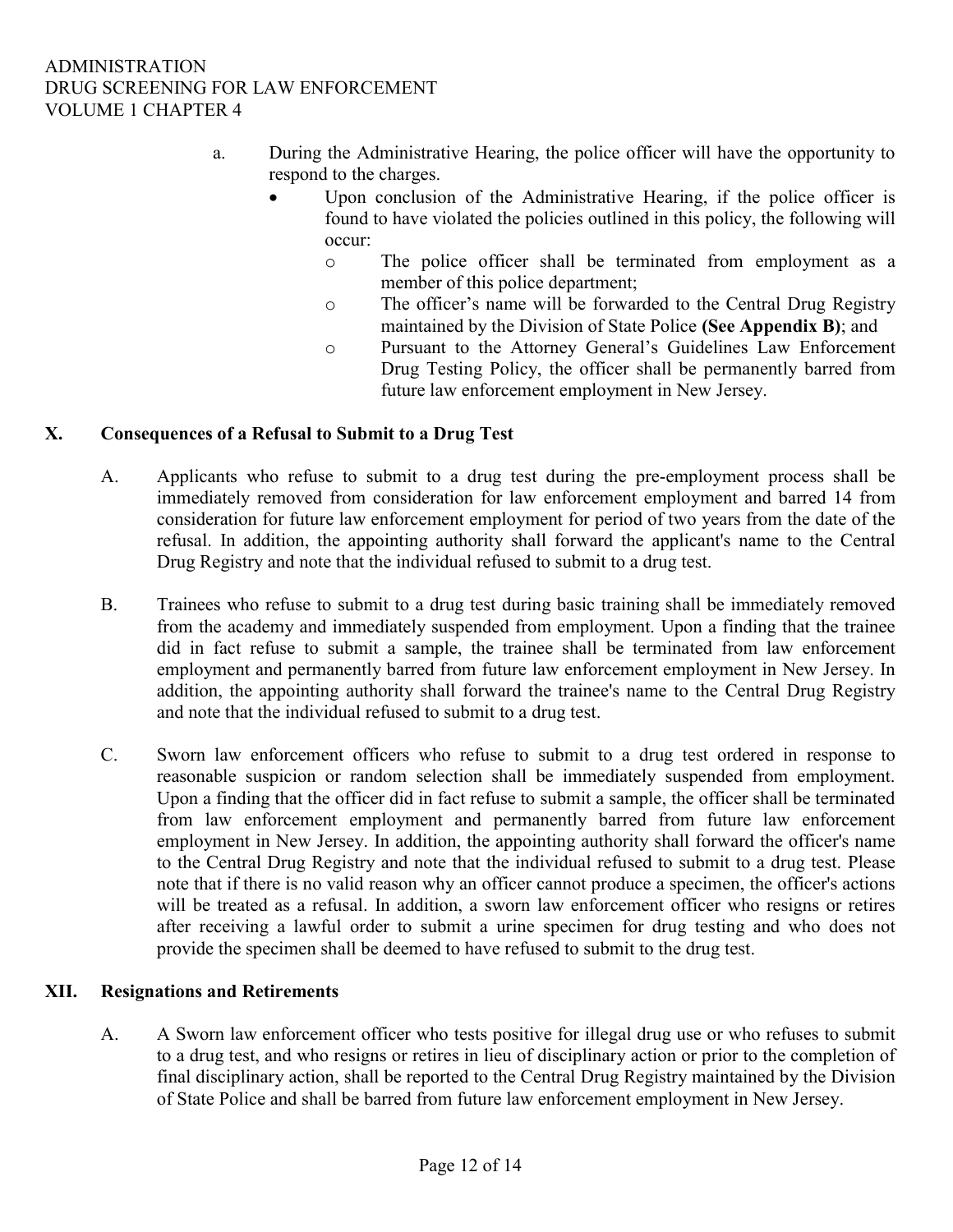## XIII. Record Keeping

- A. Each law enforcement agency's Internal Affairs Unit shall maintain all records relating to the drug testing of applicants, trainees and law enforcement officers.
- B. Each agency's drug testing records shall include but not be limited to:
	- 1. All drug testing:
		- a. the identity of those ordered to submit urine samples;
		- b. the reason for that order;
		- c. the date the urine was collected;
		- d. the monitor of the collection process;
		- e. the chain of custody of the urine sample from the time it was collected until the time it was received by the Laboratory;
		- f. the results of the drug testing;
		- g. copies of notifications to the subject;
		- h. for any positive result, documentation from the officer's physician that the medication was lawfully prescribed and does not render the officer unfit for duty;
		- i. for any positive result or refusal, appropriate documentation of disciplinary action.
	- 2. For random drug screening, the records will also include:
		- a. A description of the process used to randomly select members for drug screening;
		- b. The date the selection was made;
		- c. A copy of the document listing the identities of those selected for drug screening;
		- d. A list of those who were actually tested; and
		- e. The date the urine was collected.
- C. Drug testing records shall be maintained with the level of confidentiality required for internal affairs files pursuant to the New Jersey Internal Affairs Policy and Procedures.

### XIII. Central Drug Registry

- A. Every law enforcement agency shall notify the Central Drug Registry maintained by the Division of State Police of the identity of applicants, trainees and sworn law enforcement officers who test positive for the illegal use of drugs or refuse an order to submit to a drug test (Attachment F).
- B. A sworn law enforcement officer who tests positive for illegal drug use or refuses to submit to a drug test, and who resigns or retires in lieu of disciplinary action or prior to the completion of final disciplinary action, shall be reported by his or her employer to Central Drug Registry and shall be permanently barred from future law enforcement employment in New Jersey.
- C. Notifications to the Central Drug Registry shall include the following information as to each individual:
	- 1. Name and address of the submitting agency, and contact person;
	- 2. Name of the individual who tested positive;
	- 3. Last known address of the individual;
	- 4. Date of birth;
	- 5. Social security number;
	- 6. SBI number (if known);